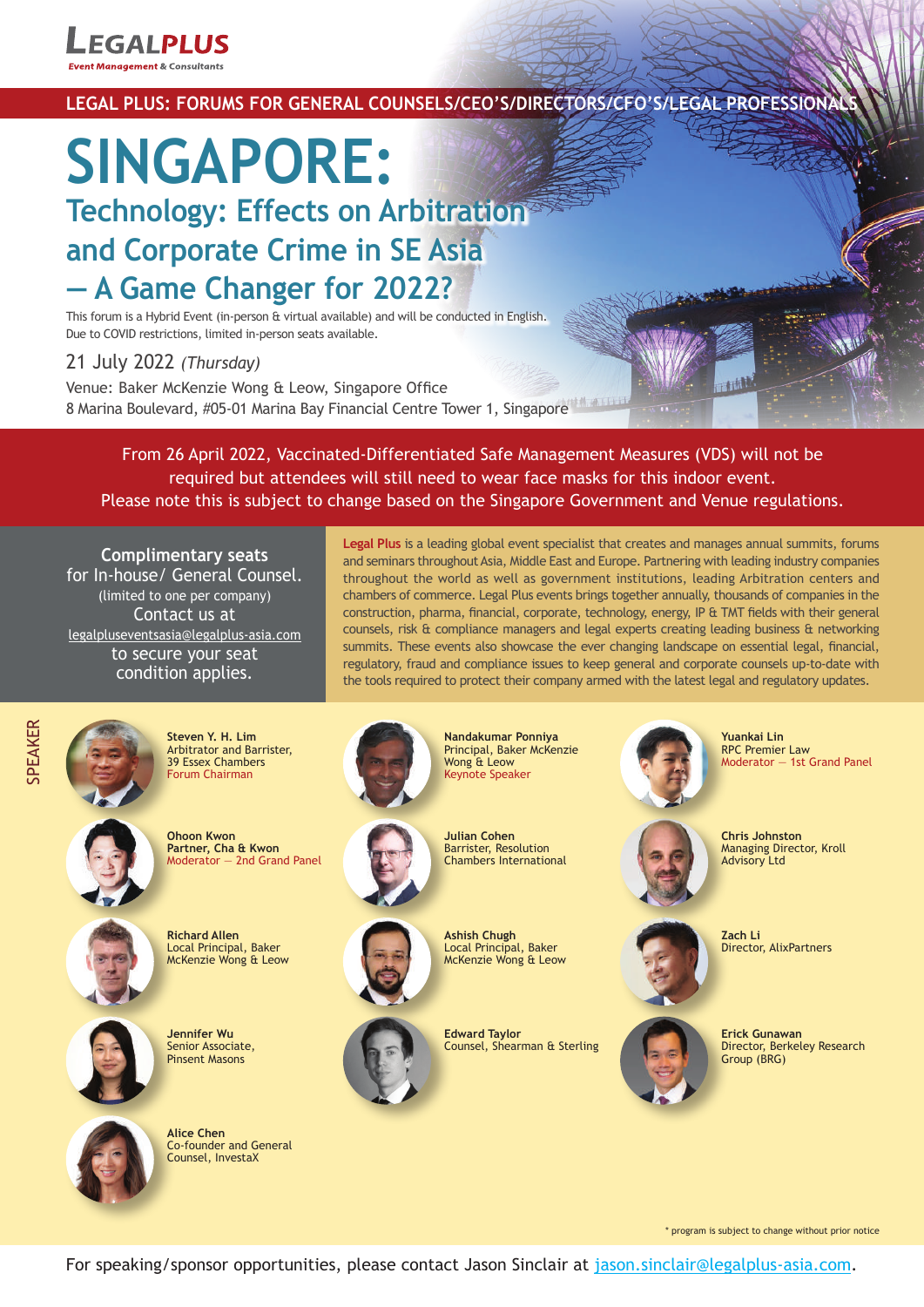

## **BOOK NOW TO SECURE YOUR SEAT**

**This conference will be conducted in English**

**In-Person Registration Fee** Rates for Law/Risk Management Firms Super Early Bird Rate *(on or before 30 April 2022)* USD199 Early Bird Rate *(1 May — 15 June 2022)* USD229

Normal Rate *(from 16 June 2022)*

USD259

#### **Online Registration Fee**

Rates for Law/Risk Management Firms Super Early Bird Rate *(on or before 30 April 2022)* USD59 Early Bird Rate *(1 May — 15 June 2022)* USD79

Normal Rate *(from 16 June 2022)*

USD109

\* Seats are limited, limited to one registration per company.

| $13:50 - 13:55$ | <b>Welcome Message by Chairman</b><br>Steven Y. H. Lim, Arbitrator and Barrister, 39 Essex Chambers                                                                                                                                                                                                                    |  |  |  |
|-----------------|------------------------------------------------------------------------------------------------------------------------------------------------------------------------------------------------------------------------------------------------------------------------------------------------------------------------|--|--|--|
| $13:55 - 14:20$ | Keynote Session - Arbitration in SE Asia - What to Expect in 2022<br>Nandakumar Ponniya, Principal, Baker McKenzie Wong & Leow                                                                                                                                                                                         |  |  |  |
| $14:20 - 15:00$ | 1st Grand Panel - Use of Technology in Disputes - Asia Focus<br>Moderator: • Yuankai Lin, RPC Premier Law<br><b>Panellists:</b><br>• Erick Gunawan, Director, Berkeley Research Group (BRG)<br>· Richard Allen, Local Principal, Baker McKenzie Wong & Leow<br>• Chris Johnston, Managing Director, Kroll Advisory Ltd |  |  |  |
| $15:00 - 15:20$ | Advising on International Contracts and Arbitration Clauses in The Current Climate<br>Julian Cohen, Barrister, Resolution Chambers                                                                                                                                                                                     |  |  |  |
| $15:20 - 15:45$ | Navigating Valuation Challenges in the Crypto Dispute Landscape<br>Moderator: • Zach Li, Director, AlixPartners<br>• Edward Taylor, Counsel, Shearman & Sterling<br><b>Panellists:</b><br>• Jennifer Wu, Senior Associate, Pinsent Masons                                                                              |  |  |  |
| $15:45 - 16:05$ | Short Networking Break & Afternoon Refreshment                                                                                                                                                                                                                                                                         |  |  |  |
| $16:05 - 16:25$ | Cyber Security & Data Protection - Has COVID Changed the Landscape in 2022                                                                                                                                                                                                                                             |  |  |  |
| $16:25 - 16:40$ | <b>Expert Witness in Digital Disputes</b>                                                                                                                                                                                                                                                                              |  |  |  |
| $16:40 - 17:00$ | Managing Cross-border Investigations & AML                                                                                                                                                                                                                                                                             |  |  |  |
| $17:00 - 17:15$ | Use of E-Discovery in Arbitration in 2022                                                                                                                                                                                                                                                                              |  |  |  |
| $17:15 - 18:00$ | 2nd Grand Panel - Blockchain & Cryptocurrencies: Disputes and Potential Regulatory Minefields Explored<br>Moderator: • Ohoon Kwon, Partner, Cha & Kwon<br>• Ashish Chugh, Local Principal, Baker McKenzie Wong & Leow<br><b>Panellists:</b><br>• Alice Chen, Co-founder and General Counsel, InvestaX                  |  |  |  |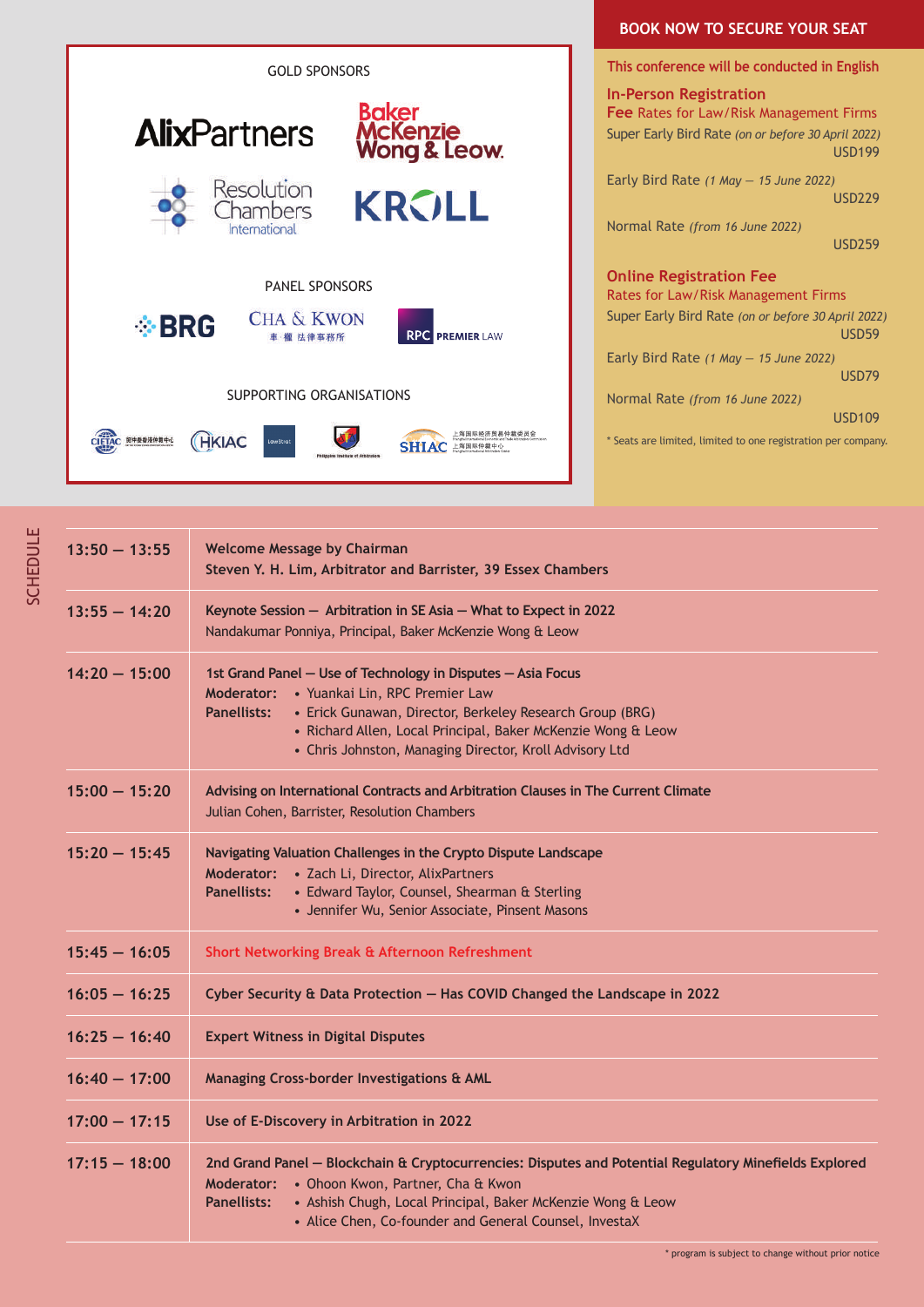#### **Steven Y. H. Lim, Arbitrator and Barrister, 39 Essex Chambers**

Steven is an arbitrator and barrister. He has over 80 appointments as presiding, sole, co-arbitrator and emergency arbitrator, seated in Singapore, England, USA, India, South Korea, Thailand and Vietnam. He is also instructed as lead counsel in arbitrations. He is a member of the English and Singapore bars.

Steven has extensive experience with SIAC, ICC, UNCITRAL Rules, SCMA, KCAB and ad hoc cases involving Asia-Pacific jurisdictions and farther afield, and is on the SIAC, HKIAC, ICDR, KCAB, JCAA, CIETAC panels, amongst many others.

Steven is noted in legal directories as "the perfect arbitrator" "he is always on top of his cases and has a very good judgment and excellent manner", "a fair-minded and extremely capable arbitrator", "an outstanding up-and-coming superstar with a nice and sensible manner", "a highly respected figure across the gamut of APAC-related commercial disputes", and "an excellent counsel with excellent understanding of law and great commercial insight".

#### **Nandakumar Ponniya, Principal, Baker McKenzie Wong & Leow**

Nandakumar (Kumar) Ponniya heads the Dispute Resolution Practice of Baker & McKenzie in the Asia-Pacific.

He is widely acclaimed in international arbitration and crossborder litigation, with particular expertise in the areas of construction, technology and energy. His practice includes dealing with disputes arising from corporate and commercial matters, and managing multi-jurisdictional restructuring and insolvency. With over 20 years' experience, Kumar has handled disputes and matters across various industry sectors and jurisdictions, serving clients in Asia and beyond. He is qualified to practice in Singapore, England & Wales and New York; and is also a Fellow of the Chartered Institute of Arbitrators.

#### **Yuankai Lin, RPC Premier Law**

Specialising in complex and high-stakes cross-border litigation and arbitration, Yuankai Lin acts for clients in sectors such as Technology, Communications and Media; Retail; Entertainment & Sport; Consumer Life Sciences & Healthcare and Aviation. An experienced dispute resolution lawyer, Yuankai frequently does his own advocacy in both litigation and arbitration matters. He has a very international practice having acted in disputes involving a wide range of jurisdictions including Singapore, Malaysia, Brunei, Thailand, China, Russia, South Korea, Bangladesh, India and the United States. He has acted for clients at all levels of the Singapore Courts as well as in arbitrations administered by the SIAC, ICC, KLRCA (now AIAC), LCIA and UNCITRAL Rules. He has also been invited by various organisations to present on investigations and compliance matters in Singapore, Vietnam and South Korea.

Yuankai is an accredited mediator and has been on the Singapore Mediation Centre's Panel of Associate Mediators since 2014. He has experience mediating disputes at the Supreme Court and State Courts of Singapore and, as counsel, frequently acts for clients in mediations as well. He is a member of the Singapore Mediation Centre's Panel of Coaches, which is entrusted with the responsibility of training and mentoring the next generation of mediators in Singapore. In 2016, Yuankai was also appointed by the Supreme Court of Singapore to the Young Amicus Curiae programme to assist the Supreme Court in cases involving novel points of law or important issues of public policy. Yuankai is admitted to the Singapore bar as both solicitor and barrister and practices out of Premier Law LLC.

#### **Ohoon Kwon, Partner, Cha & Kwon**

Ohoon Kwon is a Partner at Cha & Kwon. He concentrates his practice in the area of corporate law, with focus on finance, information technologies and international law. Most recently, he has advised several blockchain companies on their cryptocurrency related projects. His work includes ICO (initial coin offering), off-shore incorporation, licensing, legal opinion drafting for whitepapers, STO(security token offering) and Nonfungible Tokens (NFT). He also has experience in foreign exchange regulations in Korea especially on cross-border cryptocurrency and fiat exchange, along with other AML regulations. His work extends to highly regulatory fields including MLM (multi-level marketing) regulations and anti-bribery laws in Korea. He has successfully implemented major compliance initiatives within large corporations.

Native in English, Ohoon has previously worked as an inhouse counsel in MNCs including Amway Korea, Bausch & Lomb Korea and Blizzard Entertainment Korea. He has organized several regulation reform projects involving government and legislative staffs and represented the private sector.

Admitted to practice law in the Republic of Korea, He is a member of the Korean Bar Association. Ohoon served as a director at Inhouse Counsel Forum (IHCF), the largest inhouse counsel society in Korea.

#### **Julian Cohen, Barrister, Resolution Chambers International**

Julian has 30 years of specialist experience of heavyweight international, and domestic, disputes. Sums in dispute in his cases vary from small to in excess of USD 2 billion. In addition to acting as counsel, he also regularly sits as an arbitrator. Julian has over 10 years' experience in the MENA region, including 2 years based full time in Dubai, and an ongoing long-term commitment to the region. Julian has been involved in projects and disputes in Dubai, Abu Dhabi, Qatar, Oman, Iran, Saudi Arabia, Benin, Sierra Leone and Mali.

Julian was called to the Bar in England & Wales in 1990. He was with Pinsent Masons' Construction Disputes practice in London and Hong Kong from 1993 to 2009. He left Pinsent Masons as a partner in 2009, and was called to the Bar in Hong Kong in 2010.

Julian is particularly well known for his heavy weight practice in relation to the Construction and Engineering sectors; the Energy, Oil and Gas sectors; and International and domestic arbitrations.

#### **Chris Johnston, Managing Director, Kroll Advisory Ltd**

Chris is a managing director in the Expert Services practice, based in the Singapore office. He is a Chartered Quantity Surveyor and construction cost management and quantum expert. Chris has over 25 years of experience as a quantity surveyor, working within the process plant, hotel, residential, commercial, pharmaceutical, education, leisure, transport, liquified natural gas, mining and power industries. He has been appointed as a quantum expert on a wide range of disputes.

Prior to joining Kroll, Chris was a partner at Blackrock Expert Services, which was acquired by Kroll in 2020.

Chris holds a B.S. (Honors) in quantity surveying and a M.S. in construction law and dispute resolution. He is a Fellow of the Chartered Institute of Arbitrators and was awarded the Chartered Institute of Arbitrators President's Prize for outstanding achievement. Chris has also lectured at University College London's Bartlett School of Construction and Project Management.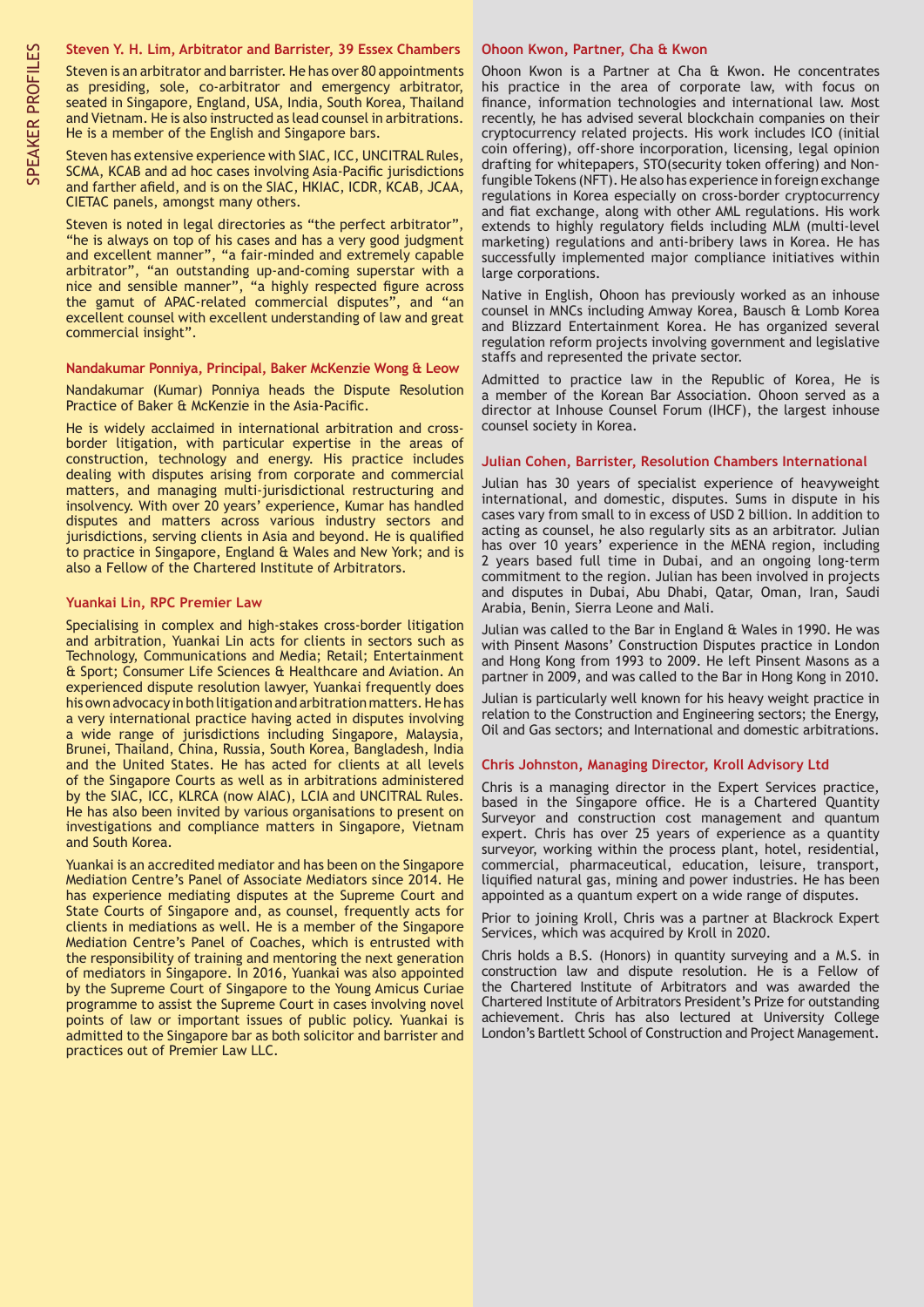#### **Richard Allen, Local Principal, Baker McKenzie Wong & Leow**

Richard is a Local Principal in Baker McKenzie's Dispute Resolution and International Arbitration groups, based in the Firm's Singapore office. He is also a member of Baker McKenzie's Energy, Mining & Infrastructure and Industrials, Manufacturing & Transportation Global Industry Groups.

Richard's practice covers a broad spectrum of advisory and contentious work with an international angle, including commercial arbitration, international investment arbitration, commercial litigation and both public and private international law. He advises and represents clients across a wide range of industries, with a particular focus on oil  $\theta$  gas, power, commodities and aviation.

Richard is one of the Singapore office's innovation ambassadors and has been involved in several of the firm's accelerator projects, as part of Baker McKenzie's global innovation program, "Reinvent".

#### **Ashish Chugh, Local Principal, Baker McKenzie Wong & Leow**

Ashish is a Local Principal in Singapore's Dispute Resolution Practice Group. He is qualified to practice law in England & Wales, India, New York and Singapore. Ashish represents clients in a range of industries including aviation, commodities, construction, hospitality, investment funds, office stationery, oil and gas, power, shipping, technology and telecommunications.

He has broad experience in international arbitrations with seats in Dubai, Hong Kong, India, London, Malaysia, New York and Singapore under a variety of ad hoc and institutional arbitration rules, including AAA, DIFC-LCIA, HKIAC, ICC, KLRCA, LCIA, SIAC and UNCITRAL. Ashish is experienced in supervising, coordinating and managing complex court-based commercial litigation in Asia Pacific.

#### **Zach Li, Director, AlixPartners**

Zach has over a decade of experience in advising clients on valuation, economic loss, and accounting issues, primarily in the contexts of litigation, arbitration, and expert determination. His range of experience includes investor-state disputes, post- acquisition disputes, shareholder disputes, valuation of businesses, and loss-of-profit claims. Zach has prepared reports for submission to Cayman Islands, Hong Kong, and US courts, as well as to HKIAC, ICC, ICDR, LCIA, ICSID, and UNCITRAL under their arbitration rules. Clients benefit from Zach's industry experience in the automotive, aviation, construction, education, energy, financial services, gaming, hospitality, insurance, metals and mining, oil & gas, pharmaceutical, and real estate sectors. Zach is a member of Chartered Professional Accountants of Canada and the Chartered Business Valuators Institute. Zach is fluent in English and Mandarin.

#### **Jennifer Wu, Senior Associate, Pinsent Masons**

Jennifer Wu is a Senior Commercial and Tech Disputes lawyer at Pinsent Masons. She manages and leads the Hong Kong TMT and Data Team. She has a particular focus on cross border cyber, tech and data related issues, protecting systems, software and information held online for businesses. She has acted as the lead advisor for many trusted international and local clients and has been commended for her strategic advice in Court litigation and International Arbitration. Outside of her work, Jennifer champions equality and is part of 2 diversity and inclusion groups in Hong Kong, Women in Law Hong Kong and CIArb East Asia Branch. She is also the current co-chair of CIArb East Asia Branch's Young Members Group and a HK45 Committee Member.

#### **Edward Taylor, Counsel, Shearman & Sterling**

Edward Taylor is counsel in Shearman & Sterling's International Arbitration practice. Based in the firm's Hong Kong office, he represents and advises companies, States and State-owned entities in commercial and investment treaty disputes. His practice includes disputes related to TMT, energy, infrastructure, joint ventures, M&A, private equity, and real estate. He is dual-qualified in England and Wales (solicitor advocate) and Hong Kong (solicitor). Edward is a Fellow of the Chartered Institute of Arbitrators (FCIArb) and the Hong Kong Institute of Arbitrators (FHKIArb).

#### **Erick Gunawan, Director, Berkeley Research Group (BRG)**

Erick Gunawan is a director based in BRG's Singapore and Sydney offices. He is the head of BRG's eDiscovery and Forensics practice in Asia–Pacific. Erick has over 18 years of experience in forensic consulting, compliance investigations, information governance, eDiscovery, data identification, and collection. He has managed document review for both contentious and noncontentious matters. Before joining BRG, Erick worked for a specialist consulting firm, where he led the strategic design and implementation of end-to-end forensic technology services. He managed large-scale eDiscovery, information governance, and review services in sectors including finance, life sciences, and energy. Erick has provided eDiscovery consultancy services regarding financial and economic issues in complex litigation and disputes cases. He also worked for a Big Four professional services firm and in-house with several leading law firms. Erick is a certified Legal Lean Sigma practitioner and holds various computer forensics accreditations. He is highly proficient in Relativity, Nuix, EnCase, Cellebrite, Brainspace, RapidMiner, Ringtail, and Axcelerate. Erick is recognised by Who's Who Legal in its Thought Leader Data 2022 guide, and as Future Leader in its Investigations 2022 guide. He is a native speaker of Bahasa Indonesia.

#### **Alice Chen, Co-founder and General Counsel, InvestaX**

Alice Chen is the Co-founder and General Counsel of InvestaX. InvestaX is a MAS-licensed platform offering end-to-end solutions for the primary issuance, tokenisation, and secondary trading of digital securities in the private securities markets. InvestaX leverages the best of TradFi (traditional finance) and DeFi (decentralized finance) concepts to bring technology-driven investment products and innovation. Alice spent more than 10 years in private practice with prominent international law firms across multiple jurisdictions (US, China and Japan) prior to her entrepreneurial journey. Alice is actively engaged in the Fintech and blockchain communities in Singapore and beyond, regularly speaking, presenting and mentoring in the areas of Fintech, blockchain and entrepreneurship. She is a regular guest lecturer at Singapore Management University Academy in the area of Digital Assets and Blockchain and also teaches an IBF accredited course in Blockchain and Digital Securities. Pioneering a new industry requires her to constantly engage with regulators, policymakers and multilateral agencies across markets. She is currently the Chair of the Singapore Fintech Association Digital Financing Subcommittee and also a Charter Member of TechGC.